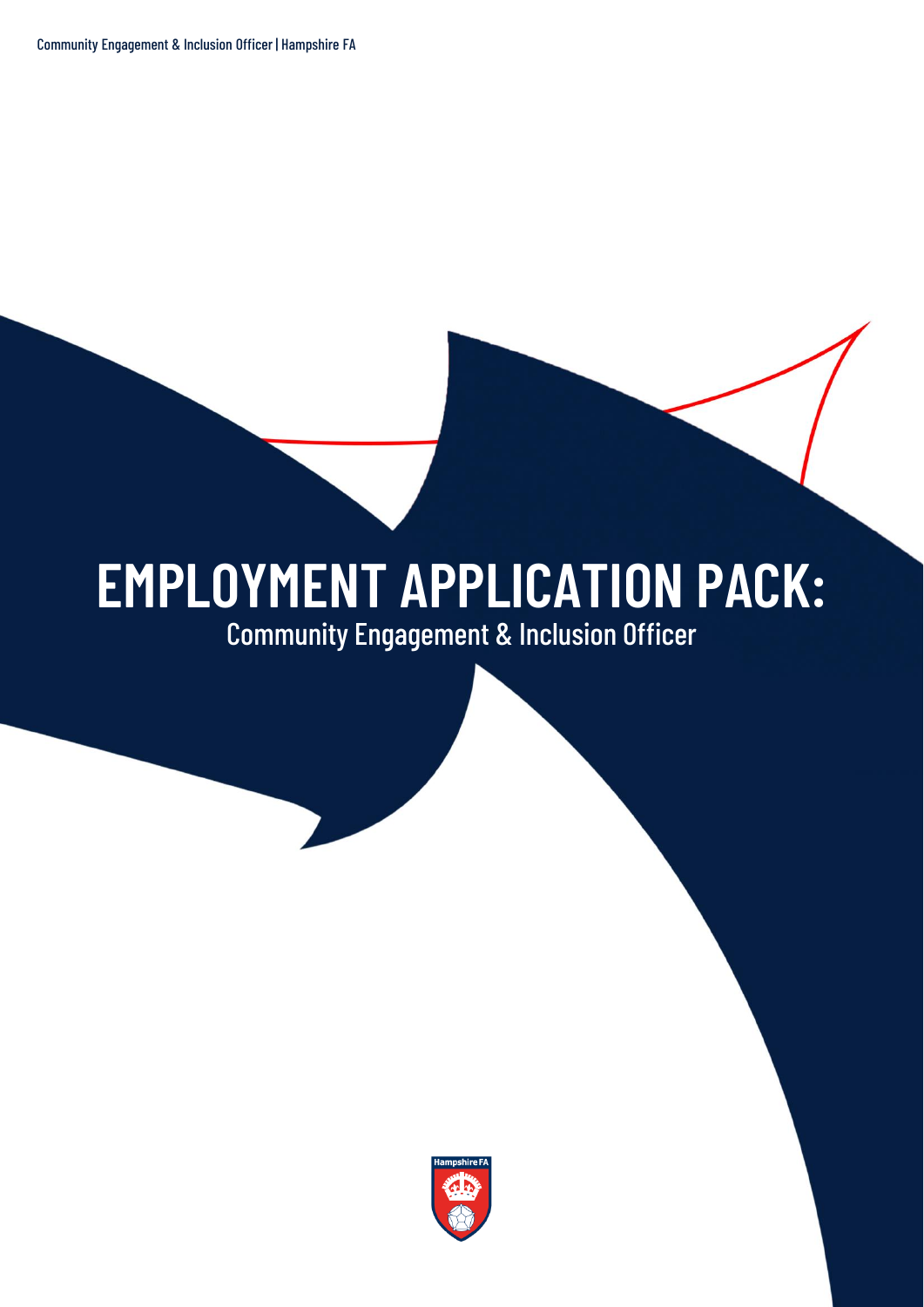# **WHAT IS IN THIS PACK?**

**1 Job Advert & Description**

- **2 Application Process**
- **3 Full Role Profile & Person Specification**



- **Hampshire FA Vision, Mission & Values**
- **Inclusion Advisory Group & Local Reference Group Structure**

**We will be running a Virtual Information Evening on, Wednesday 10th November at 6pm,**

**On the evening we will happily answer any questions you may have about the role or application process.**

**To register for the open evening click [here](https://forms.office.com/r/YME259mTKt).**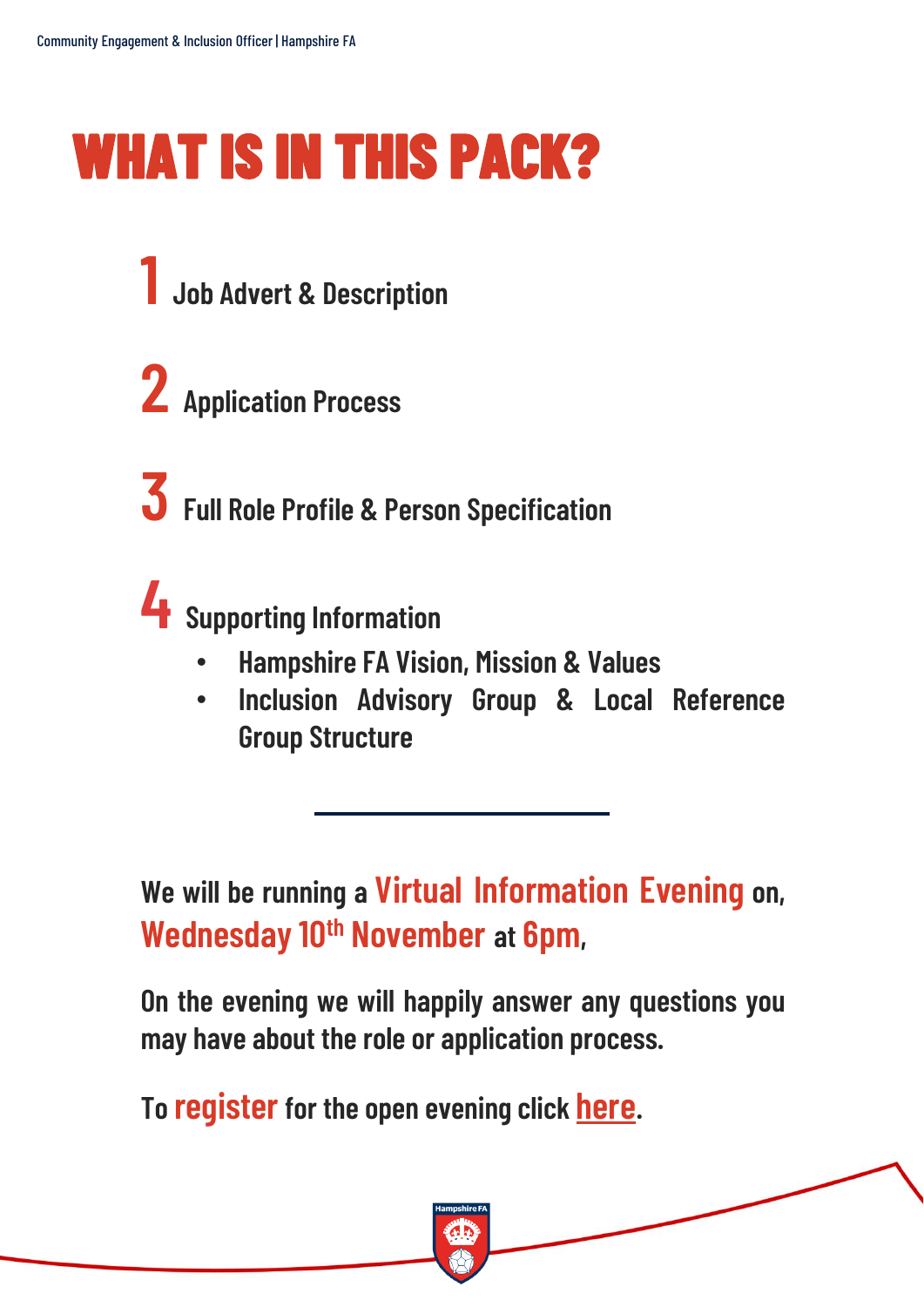# **Community Engagement & Inclusion Officer**

**Salary: circa £25,000 per annum Contract: FT Jan 2022-Jun 2024 (subject to renewal)**

### **What is the role?**

We are looking to transform how we engage with local communities and ensure as many people as possible can play, watch and volunteer in the game.

### **What will you do?**

- You would lead our engagement process learn of the challenges faced by under-represented groups when accessing football
- You would develop projects to overcome these challenges and impact positively on our community
- You would review key programmesto assesstheir effectiveness and improve how we work
- You would actively challenge all forms of discrimination in football

### **What do you need?**

- Strong verbal and written communication skills
- Experience/understanding of engaging and working with communities on a local level
- Ability to manage multiple, ongoing working relationships/partnerships
- Ability to support and influence colleagues

### Applications by 17th Nov 2021:

To apply, complete the online application form. Interviews will take place on 25/26<sup>th</sup> Nov 21. Access the form by scanning this QR code with a smartphone:



Virtual Information Evening:

To learn more about the role join us virtually on Wednesday 10<sup>th</sup> November at 6pm. Register by scanning this QR code with a smartphone:



Or via: <https://forms.office.com/r/YME259mTKt>

Or via: <https://forms.office.com/r/pkHRaWryRa>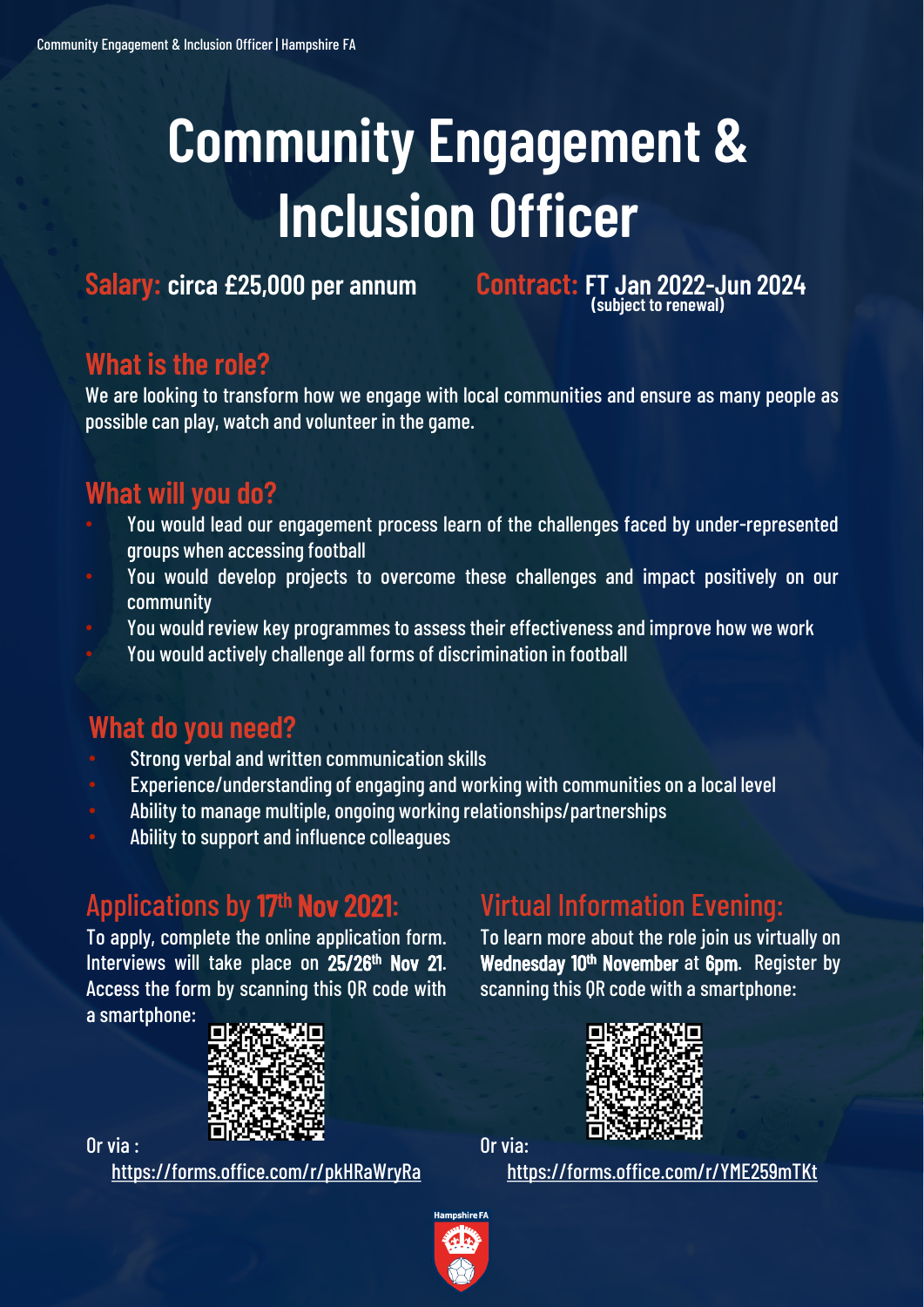# **APPLICATION PROCESS**

Please see the accompanying **advert & job description, full role profile & person specification** and **supporting information**. These should be used as a guide when completing the application form. The application form can be made available in alternative formats and should this be required please contact us to advise of your requirements.

#### **Please complete the application form by clicking [here](https://forms.office.com/r/pkHRaWryRa).**

If shortlisted, you will be invited to interview for the role. The exact format of the interview will be confirmed with notice of the interview and reasonable adjustments can be made to accommodate any needs you may have.

Hampshire FA have an understanding and commitment to **equality, diversity and inclusion** and would be grateful if you could complete an optional, anonymous equality monitoring form as part of your application. By completing this questionnaire, you are helping us to plan for the future and ensure we recruit from a diverse pool of applicants that are appropriate and relevant to the community we serve.

### **Please complete the equality monitoring form by clicking [here](https://forms.office.com/r/qi9R9Xhw2c).**

Hampshire FA are committed to **safeguarding children and adults at risk**. Due to the nature of this role, the successful candidate will be required to undertake a Disclosure and Barring Service (DBS) check through the FA DBS process. The possession of a criminal record will not necessarily prevent an applicant from obtaining this post, as all cases are judged individually according to the nature of the role and information provided.

### **Key Dates:**

Application Closing date - **Wednesday 17th November 2021** Interviews dates - **25th/26th November 2021**

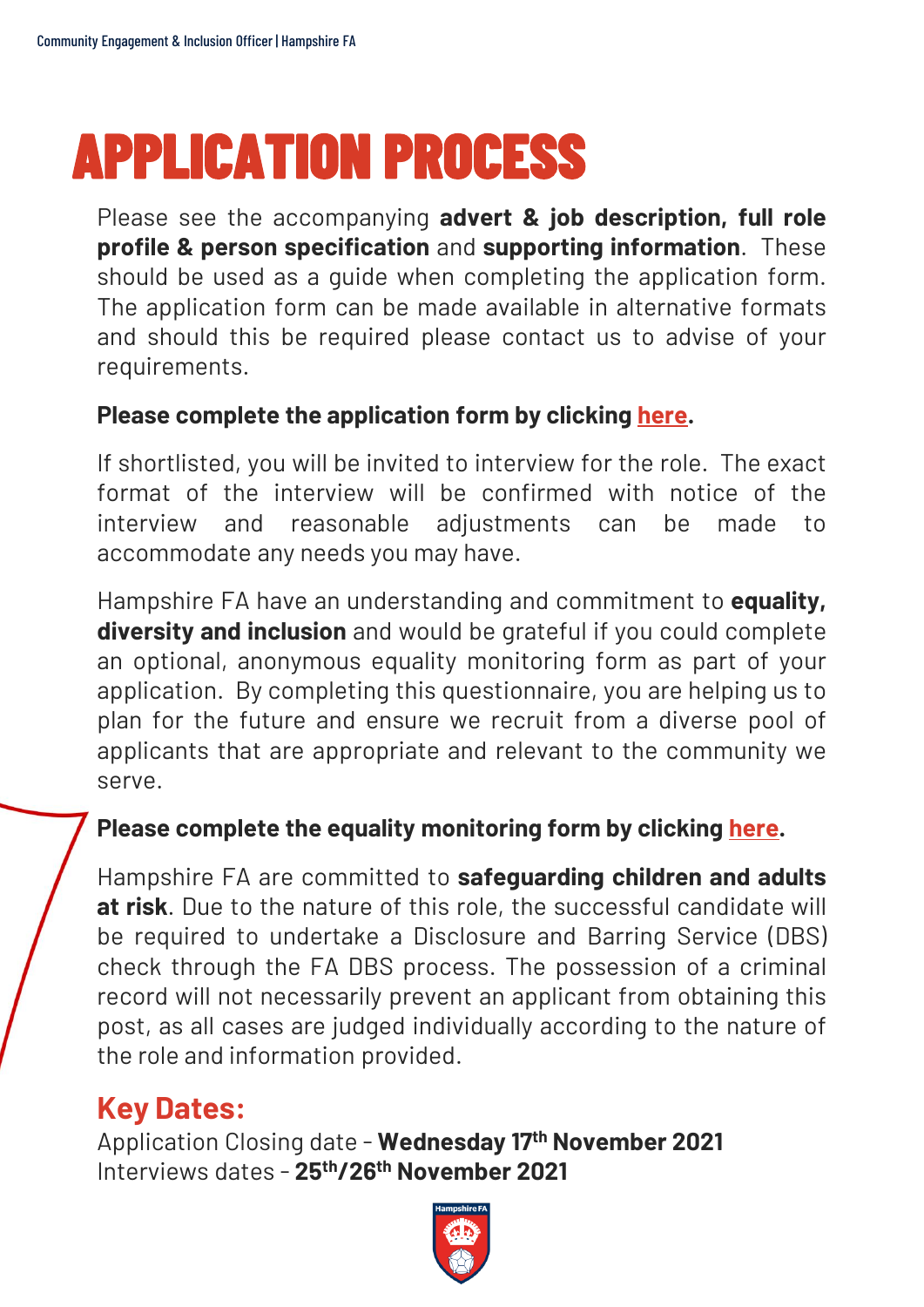# **FULL ROLE PROFILE & PERSON SPECIFICATION**

Hampshire FA are an equal opportunities employer and actively encourage people from diverse backgrounds to apply for all roles.

| Job title            | Community Engagement & Inclusion Officer                                                                                                                                                                                                                                                                                               |  |
|----------------------|----------------------------------------------------------------------------------------------------------------------------------------------------------------------------------------------------------------------------------------------------------------------------------------------------------------------------------------|--|
| <b>Reports to</b>    | Line managed by Football Development Manager with direct reporting line to CEO                                                                                                                                                                                                                                                         |  |
| Job purpose(s)       | Engage with under-represented communities to get more people volunteering, coaching,<br>refereeing and playing across all football pathways (disability, male and female). Work with the<br>wider Hampshire FA team to remove any barriers to people's involvement and explore where<br>football can positively impact people's lives. |  |
| Direct reports       | Equality, Diversity & Inclusion Intern                                                                                                                                                                                                                                                                                                 |  |
| Location             | Winklebury Football Complex, Basingstoke / Remote working (Minimum 1-2 office days per week)                                                                                                                                                                                                                                           |  |
| <b>Working hours</b> | 40 hours a week (Flexible options available - job share, hybrid working, part-time)                                                                                                                                                                                                                                                    |  |
| <b>Contract type</b> | Initial full-time contract from 1st January 2022 - 30th June 2024                                                                                                                                                                                                                                                                      |  |
| <b>Salary</b>        | Circa £25,000 per annum                                                                                                                                                                                                                                                                                                                |  |

#### **Roles & Responsibilities:**

| Representing<br><b>Hampshire FA</b>                                                 | Actively deliver against Company Values and Behaviours and the Customer Charter<br>$\bullet$<br>Actively lead the challenging of all forms of discrimination in football<br>$\bullet$                                                                                                                                                                                                                                                                                                                                                                                                                                                                                                                                                                                                                                                                        |
|-------------------------------------------------------------------------------------|--------------------------------------------------------------------------------------------------------------------------------------------------------------------------------------------------------------------------------------------------------------------------------------------------------------------------------------------------------------------------------------------------------------------------------------------------------------------------------------------------------------------------------------------------------------------------------------------------------------------------------------------------------------------------------------------------------------------------------------------------------------------------------------------------------------------------------------------------------------|
| Inclusion<br><b>Advisory Group &amp;</b><br><b>Local Reference</b><br><b>Groups</b> | Coordinate the running of the Inclusion Advisory Group (IAG), whose role is to challenge<br>$\bullet$<br>Hampshire FA to deliver inclusive practice across the business<br>Setup a network of local reference groups to understand local challenges and inform the<br>$\bullet$<br>IAG and Hampshire FA staff of key learnings<br>Coordinate meetings and record discussion points/actions to share key information<br>$\bullet$                                                                                                                                                                                                                                                                                                                                                                                                                             |
| <b>Community</b><br><b>Engagement &amp;</b><br><b>Project</b><br><b>Development</b> | Coordinate and expand local reference group network to engage with under-represented<br>$\bullet$<br>ethnic and faith communities, LGBTQ+ communities and other marginalised groups<br>(identified through data review and consultation)<br>Work with lead officers and existing committees to engage with female and disability<br>$\bullet$<br>communities<br>Consult regularly to understand:<br>$\bullet$<br>challenges our communities face when accessing football<br>1.<br>wider societal challenges football can positively impact<br>2.<br>Create partnerships with local organisations<br>$\bullet$<br>Work with key delivery staff at Hampshire FA to develop projects based on learnings and<br>$\bullet$<br>report progress back to local reference groups/IAG<br>Develop and deliver anti-discrimination programmes and campaigns<br>$\bullet$ |
| <b>Data Collection &amp;</b><br><b>Review</b>                                       | Review data collected by The FA and compare with locally collected data and census data<br>$\bullet$<br>Collect data for key Hampshire FA programmes and compare findings with FA data and<br>$\bullet$<br>census data<br>Deliver annual report to board and staff, highlight trends/progress and make<br>$\bullet$<br>recommendations for future plans                                                                                                                                                                                                                                                                                                                                                                                                                                                                                                      |
| <b>Strategy &amp;</b><br><b>Planning</b>                                            | Support the development and delivery of Hampshire FA's Equality Action Plan<br>$\bullet$<br>Support the development and delivery of the FA Grassroots Football Strategy in Hampshire<br>$\bullet$<br>Review key Hampshire FA programmes to assess current effectiveness and identify how to<br>$\bullet$<br>improve<br>Increase the number of players, coaches, referees and volunteers (including the Hampshire<br>$\bullet$<br>FA Youth Network) by engaging a more diverse population                                                                                                                                                                                                                                                                                                                                                                     |

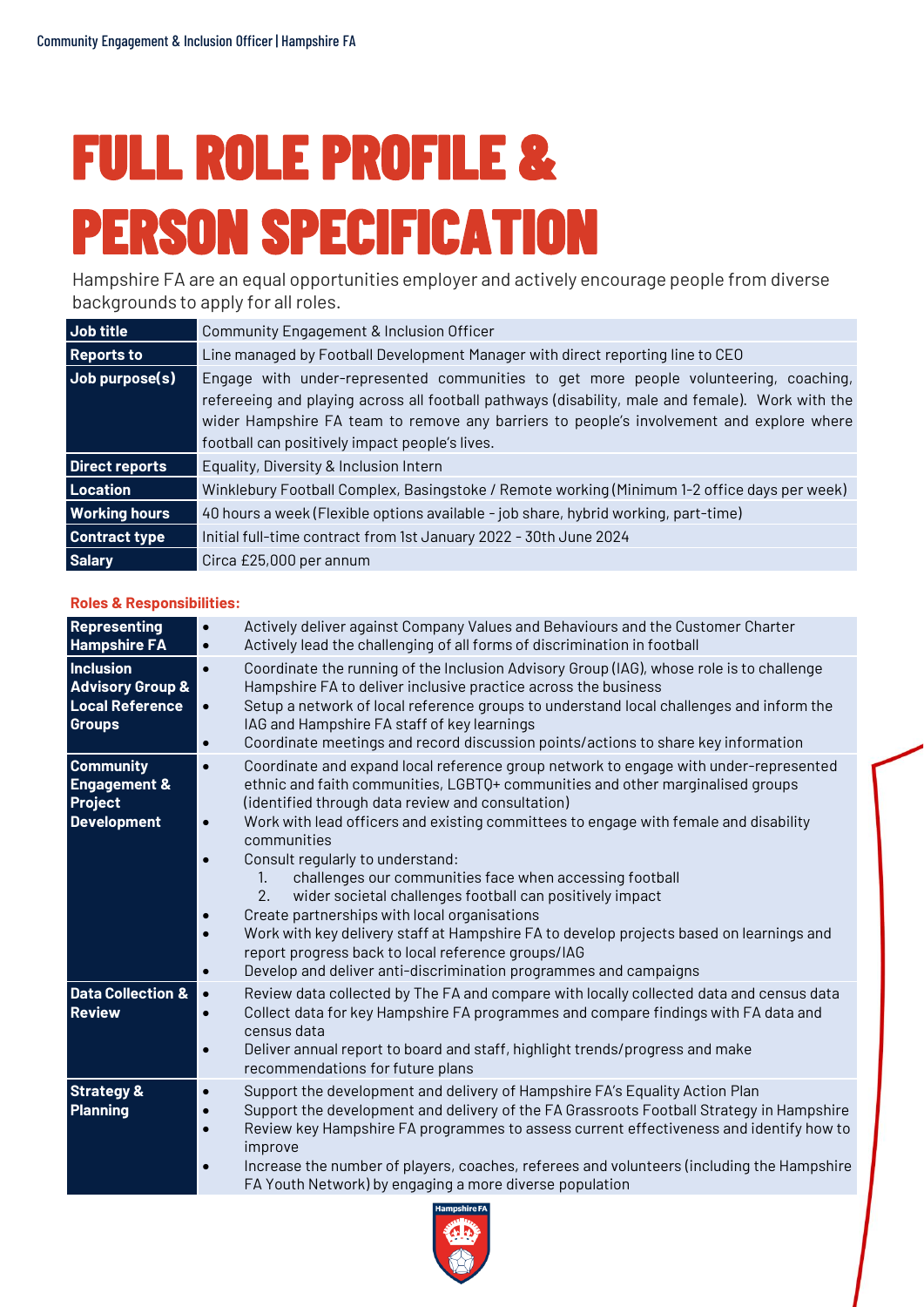| <b>Equality Standard c</b> | Work with the Football Development Manager to ensure Hampshire FA maintain the<br>Equality Standard for Sport Preliminary award<br>Record evidence of delivery against criteria and submit for assessment as required<br>$\bullet$<br>Prepare to apply for the Intermediate award by 2024<br>$\bullet$                                                                                                                     |
|----------------------------|----------------------------------------------------------------------------------------------------------------------------------------------------------------------------------------------------------------------------------------------------------------------------------------------------------------------------------------------------------------------------------------------------------------------------|
| <b>People</b>              | Line manage and mentor the Equality, Diversity and Inclusion Intern for the 2021/22<br>C<br>season<br>Support recruitment of 12-month student internship from Bournemouth University for<br>$\bullet$<br>subsequent seasons                                                                                                                                                                                                |
| <b>Finance</b>             | Adhere to Hampshire FA finance protocols, processing payments and invoices as required                                                                                                                                                                                                                                                                                                                                     |
| <b>Safeguarding</b>        | Support maintenance of FA safeguarding operating standards and ensure that the<br>$\bullet$<br>safequarding of young and vulnerable people is prioritised at all times<br>Carry out appropriate Safeguarding Risk Assessments for any activities delivered<br>$\bullet$<br>Ensure that all participants and their families are aware of how/encouraged to report any<br>$\bullet$<br>safequarding concerns they might have |

#### **Skills and Experience**

| <b>Essential</b><br><b>(Required to fulfil</b><br>role)                 | Strong verbal and written communication skills<br>$\bullet$<br>Experience/understanding of engaging and working with communities on a local level<br>$\bullet$<br>Experience/understanding of challenging discrimination<br>$\bullet$<br>Experience of data collection and review<br>$\bullet$<br>Ability to manage multiple, ongoing working relationships/partnerships<br>$\bullet$<br>Ability to support and influence colleagues<br>$\bullet$                                                                                                                                                                                                                                                                                                                                                                                |
|-------------------------------------------------------------------------|----------------------------------------------------------------------------------------------------------------------------------------------------------------------------------------------------------------------------------------------------------------------------------------------------------------------------------------------------------------------------------------------------------------------------------------------------------------------------------------------------------------------------------------------------------------------------------------------------------------------------------------------------------------------------------------------------------------------------------------------------------------------------------------------------------------------------------|
| Non-Essential<br>(Beneficial but can be<br>learned once in the<br>role) | Experience of engaging and working with diverse/minority communities<br>$\bullet$<br>Experience of managing forum/committee meetings and recording outcomes<br>Experience of carrying out local consultation to inform plans/delivery<br>Experience/understanding of Equality Impact Assessments<br>Experience of report writing and presenting findings<br>$\bullet$<br>An understanding of the Equality Act 2010 and identified protected characteristics<br>$\bullet$<br>An understanding of Hampshire demographics<br>$\bullet$<br>Knowledge/Understanding of the FA Grassroots Football Strategy (previously National Game Strategy)<br>$\bullet$<br>Knowledge/understanding of the Equality for Sport Framework<br>$\bullet$<br>Knowledge/understanding of current Safeguarding standards in sport (specifically football) |

| <b>HFA Values</b>  | <b>Expected Behaviours</b>                                                                                                                                                                                                                                            |  |
|--------------------|-----------------------------------------------------------------------------------------------------------------------------------------------------------------------------------------------------------------------------------------------------------------------|--|
| <b>PROGRESSIVE</b> | Identifies the need for, and actions change in direction, practice, policy or procedure.<br>$\bullet$<br>Questions the way things are done and takes informed risks.<br>$\bullet$<br>Continuously seeks to improve efficiency and performance.<br>$\bullet$           |  |
| <b>RESPECTFUL</b>  | Maintains people's self-esteem when interacting with them.<br>$\bullet$<br>Avoids pre-judgement when listening to suggestions from others.<br>$\bullet$<br>Seizes the opportunity to apply Hampshire FA standards at all times.<br>$\bullet$                          |  |
| <b>INCLUSIVE</b>   | Openly collaborates with colleagues and partners in the game<br>$\bullet$<br>Provides equal opportunity to people of different backgrounds, experience and<br>$\bullet$<br>perspective<br>Seeks out and embraces new ways of thinking and working.<br>$\bullet$       |  |
| <b>DETERMINED</b>  | Works relentlessly to overcome roadblocks or obstacles to achieve the goal.<br>$\bullet$<br>Remains focused on seeing agreed goals through to completion taking pride in their work.<br>$\bullet$<br>Maintains motivation for their team and themselves.<br>$\bullet$ |  |
| <b>EXCELLENT</b>   | Seeks to achieve the highest levels of performance at all times.<br>$\bullet$<br>Can be committed to achieve a standard that others consider impossible.<br>$\bullet$<br>Supports others to go further and achieve more.<br>$\bullet$                                 |  |
|                    |                                                                                                                                                                                                                                                                       |  |

| <b>Application Deadline:</b>                                                         | Wednesday 17th November 2021 |
|--------------------------------------------------------------------------------------|------------------------------|
| Interviews to be held (format TBC): 25 <sup>th</sup> /26 <sup>th</sup> November 2021 |                              |
|                                                                                      |                              |

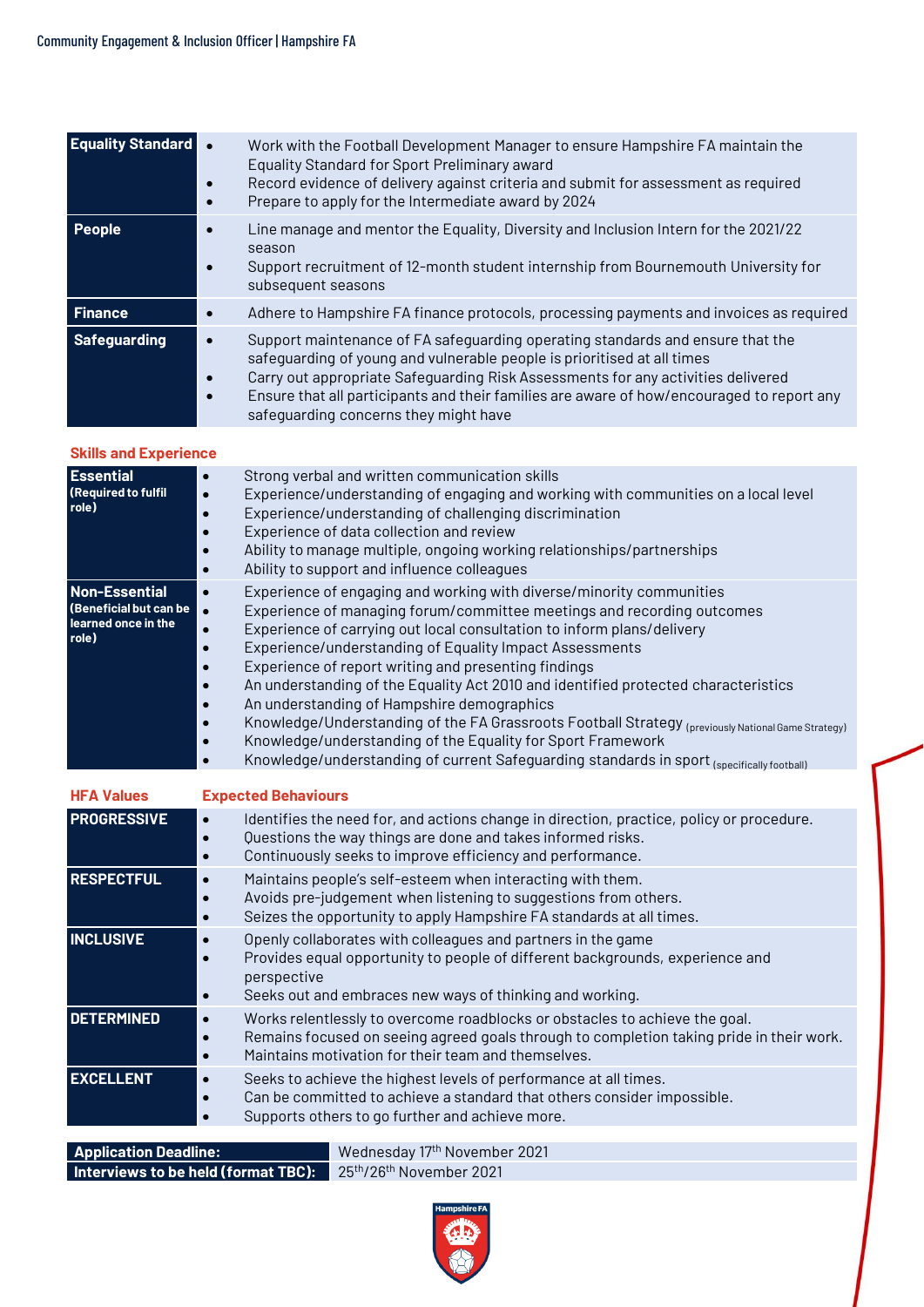## **SUPPORTING INFORMATION**

**Hampshire FA Vision, Mission & Values**